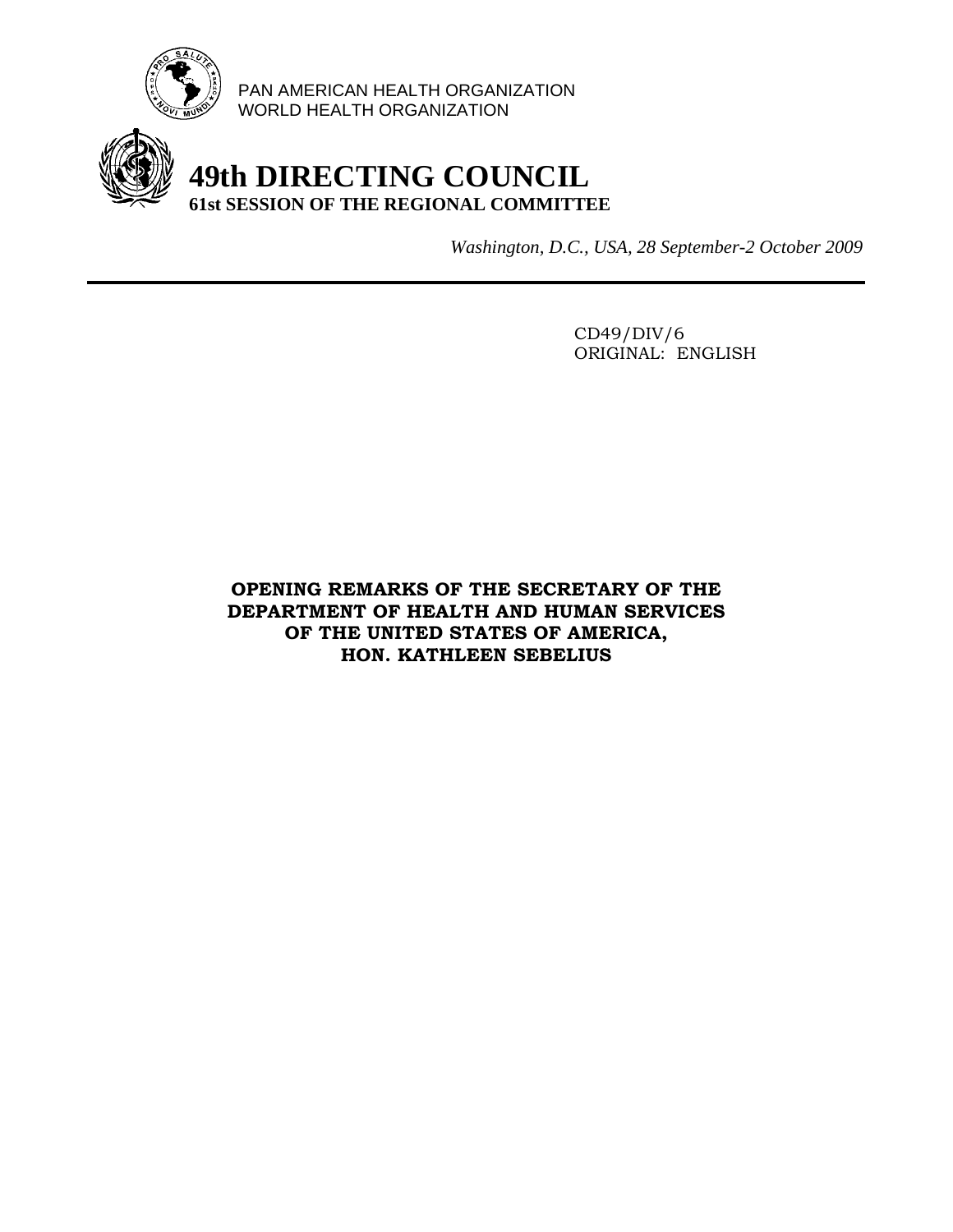## **OPENING REMARKS OF THE SECRETARY OF THE DEPARTMENT OF HEALTH AND HUMAN SERVICES OF THE UNITED STATES OF AMERICA, HON. KATHLEEN SEBELIUS**

## **49th PAHO Directing Council September 28, 2009**

Welcome to the 49th PAHO Directing Council. The United States sincerely appreciates the opportunity to host this meeting. My thanks to all of you for taking the time and effort to travel here.

As the President said in August at the North American Leaders' Summit, "Our common aspirations can only be achieved if we work together, in solidarity, to improve health in the region. The people of this hemisphere expect it from us." At the beginning of this new Administration, I am honored to renew our commitment to the promise of this strategic alliance.

It's a promise that the Pan American Health Organization has made real since its founding as the Pan American Sanitary Bureau in 1902. I am proud that my country has been part of this effort from the beginning.

Let me stop here to congratulate Dr. Roses on appointing Dr. Jon Andrus to her staff. PAHO members know Dr. Andrus as PAHO's Lead Immunization Technical Advisor. In the U.S. we know him as the Director of the Global Health Master's Program at George Washington University right down the street.

With 25 years working in the field of vaccines in developing countries, his appointment as PAHO's deputy director is significant—especially now that 2009-H1N1 influenza is the predominant flu virus worldwide.

The U.S. deeply values our on-the-ground collaboration with PAHO on H1N1 flu. We've been grateful for your openness with regard to surveillance, and how rapidly you've shared information. We've depended on your experience to respond to H1N1 domestically.

We aim to be just as open about sharing what we've learned and in helping you minimize illness and deaths. There is no greater mission than working together to keep our populations safe.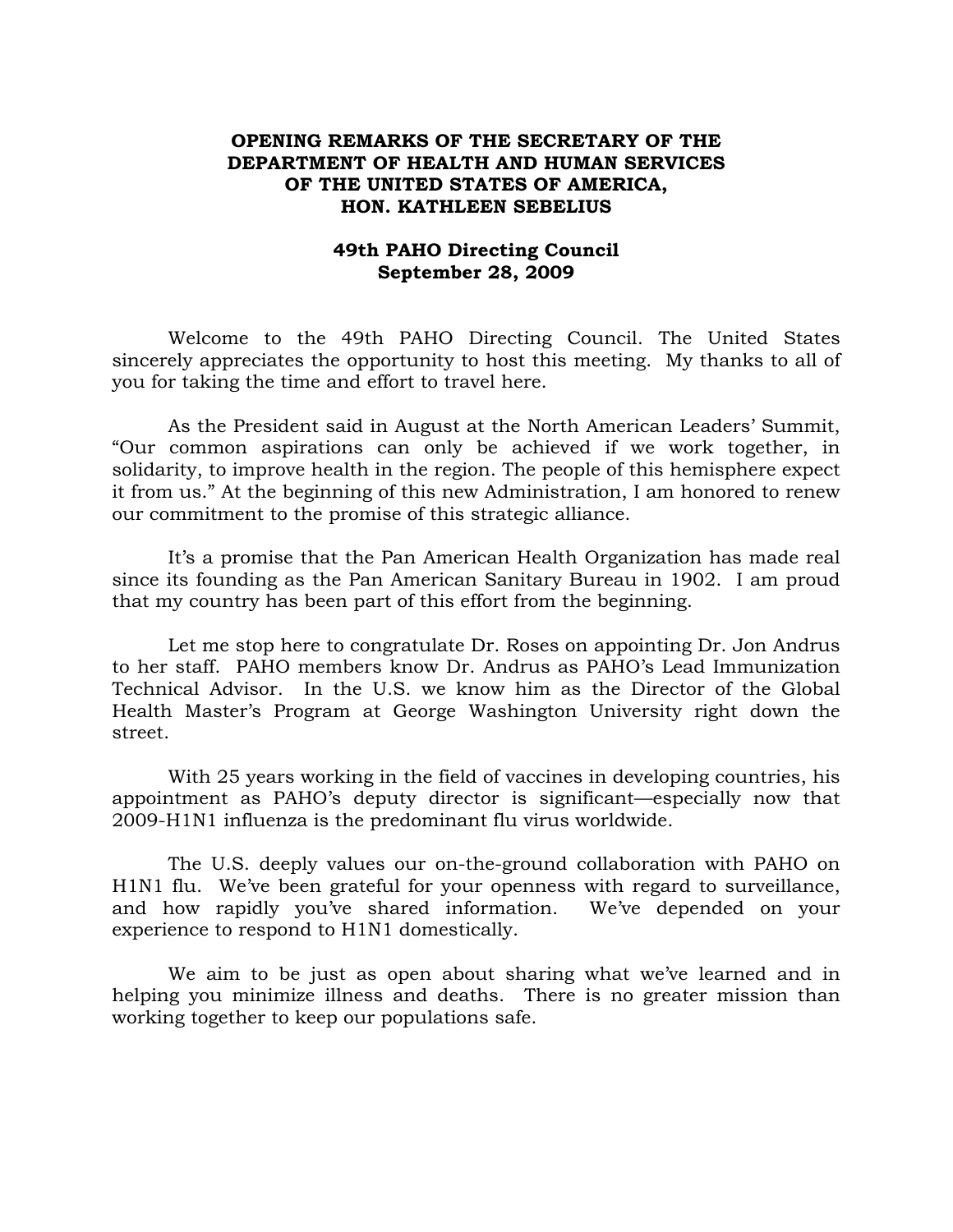This commitment is the reason we made 10 percent of our vaccine supply available to the World Health Organization, joining Australia, Brazil, Switzerland, New Zealand, Italy, France, Norway, Germany, Japan and the United Kingdom—countries that have either donated vaccine or funded its purchase.

It is why we donated 34 million dollars worth of antiviral medication to the PAHO stockpile earlier this year.

But our commitment to immunization in the Americas is not limited to H1N1 flu. PAHO's regional immunization program is recognized globally for eradicating polio, eliminating measles, and is on the verge of wiping out rubella.

CDC recently signed a five-year, approximately \$24 million agreement to protect these achievements and meet future challenges. Today, I'm pleased to announce an additional \$1.4 million from our health diplomacy program to strengthen national immunization programs in the first year of the agreement.

Our commitment to health is not limited to immunization. Just as President Obama has made the health of every American in the United States a top priority of his Administration, we want to support eliminating health disparities for every American in the northern and southern hemispheres.

The Office of Global Health Affairs is helping fund health worker training in Central America—part of a collaborative effort with PAHO, the Gorgas Memorial Institute, the CDC Central America and Panama Center and two leading U.S. universities.

President Obama is launching a \$63 billion dollar initiative on global health.

The Global Health Initiative will set the highest standards for metrics, monitoring, evaluation and research. It will follow the principles of coordination, sustainability, and women-centered programming. It will make a real commitment to country ownership. It will build on our pledge to fight diseases like malaria and AIDS.

It will place a new emphasis on maternal and child health. Half a million women a year die from pregnancy or pregnancy-related causes.